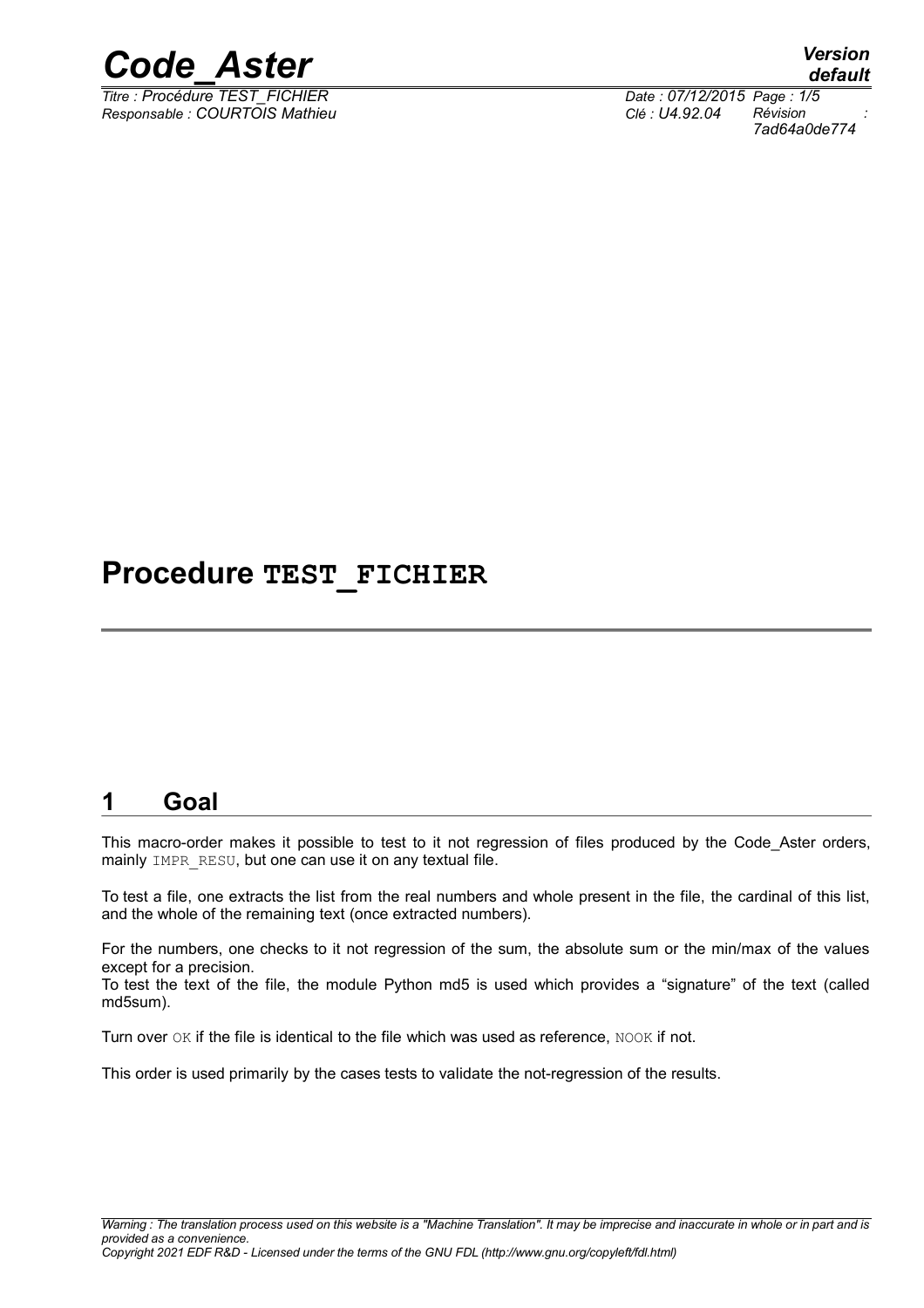*Titre : Procédure TEST\_FICHIER Date : 07/12/2015 Page : 2/5 Responsable : COURTOIS Mathieu Clé : U4.92.04 Révision :*

*7ad64a0de774*

### **2 Syntax**

```
TEST_FICHIER (
      ♦ FILE = fich, [KN] EXPR IGNORE = reqexp, [1 Kn]EXPR IGNORE = regexp,
         TYPE<sup>T</sup>TEST = / 'SOMM',
                     / 'SOMM_ABS',
                     / "MAXIMUM',
                      / 'MINI',
                      / 'MAXI_ABS',
                     / 'MINI_ABS',
      \bullet \quad \text{NB} \ \text{VALE} = \ \text{nbval} \ , \tag{I}# Definition of the value of reference:
      # to see TEST_RESU [u4.92.01]
      \Diamond INFORMATION = / 1,
      [DEFECT]
                  / 2,)
```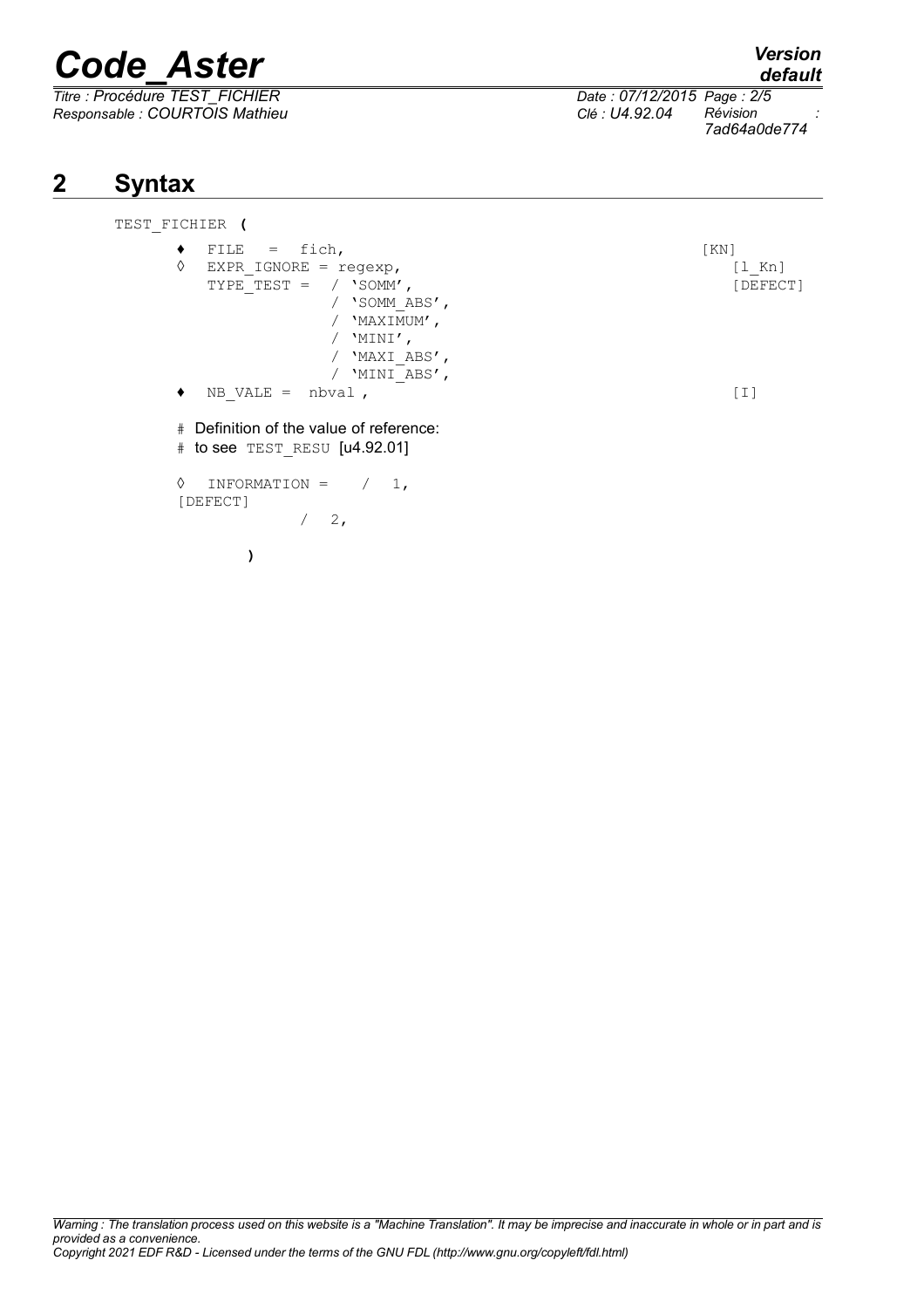*Titre : Procédure TEST\_FICHIER Date : 07/12/2015 Page : 3/5 Responsable : COURTOIS Mathieu Clé : U4.92.04 Révision :*

*7ad64a0de774*

## **3 General information**

This procedure makes it possible to test to it not regression of files produced by the orders Aster, mainly IMPR RESU, but one can use it on any textual file.

To test a file, one extracts the list from the real numbers and the list of entireties present in the file, the cardinal of these listS, and the whole of the remaining text (once extracted numbers).

For the numbers, one checks to it not regression of the sum, the absolute sum or the min/max of the values except for a precision. The real numbers and entireties are treated separately.

One also checks (and it is the only obligatory test) the cardinal of the list of the real numbers identified in the file.

To test the text of the file, the module Python is used md5 who provides a "signature" of the text (called md5sum). Thus, any variation of a text (title, name of a component) compared to a file of reference will involve a change of the signature of the file.

**Notice 1:**

The file must be closed so that the value is reliable (with for example DEFI\_FICHIER,  $\vert$  ACTION =  $'$ TO RELEASE').

#### **Notice 2:**

The order does not give a relevant information about binary files.

The function test file can be called out of *Code Aster* to obtain the value of md5sum of a file:

```
iret, sum = test_file (filename=' nom_fichier',
                        type test=' SOMM',
                        verbose=True)
```
#### **Notice 3**

*For the integers, the value tested on entireties is truncated with the greatest entirety which can be represented in 32 bits (approximately 2.e9).*

### **4 Operands**

#### **4.1 Operand FILE**

 $\texttt{FILE}$  = fich,

One provides the name of the file here to be analyzed with his access path into relative compared to the repertoire of execution or absolute. Examples: 'fort.37' or '. /REPE\_OUT/resultats.pos'.

#### **4.2 Operand EXPR\_IGNORE**

```
◊ EXPR_IGNORE = regexp
```
The lines of the file satisfying the regular expressions given behind this keyword will be ignored in the analysis of the file.

```
Example: *
```
EXPR IGNORE = ( 'DATE=  $[0-9]$   $\{2\}/[0-9]$   $\{2\}/[0-9]$   $\{4\}'$ , '^VERSION' )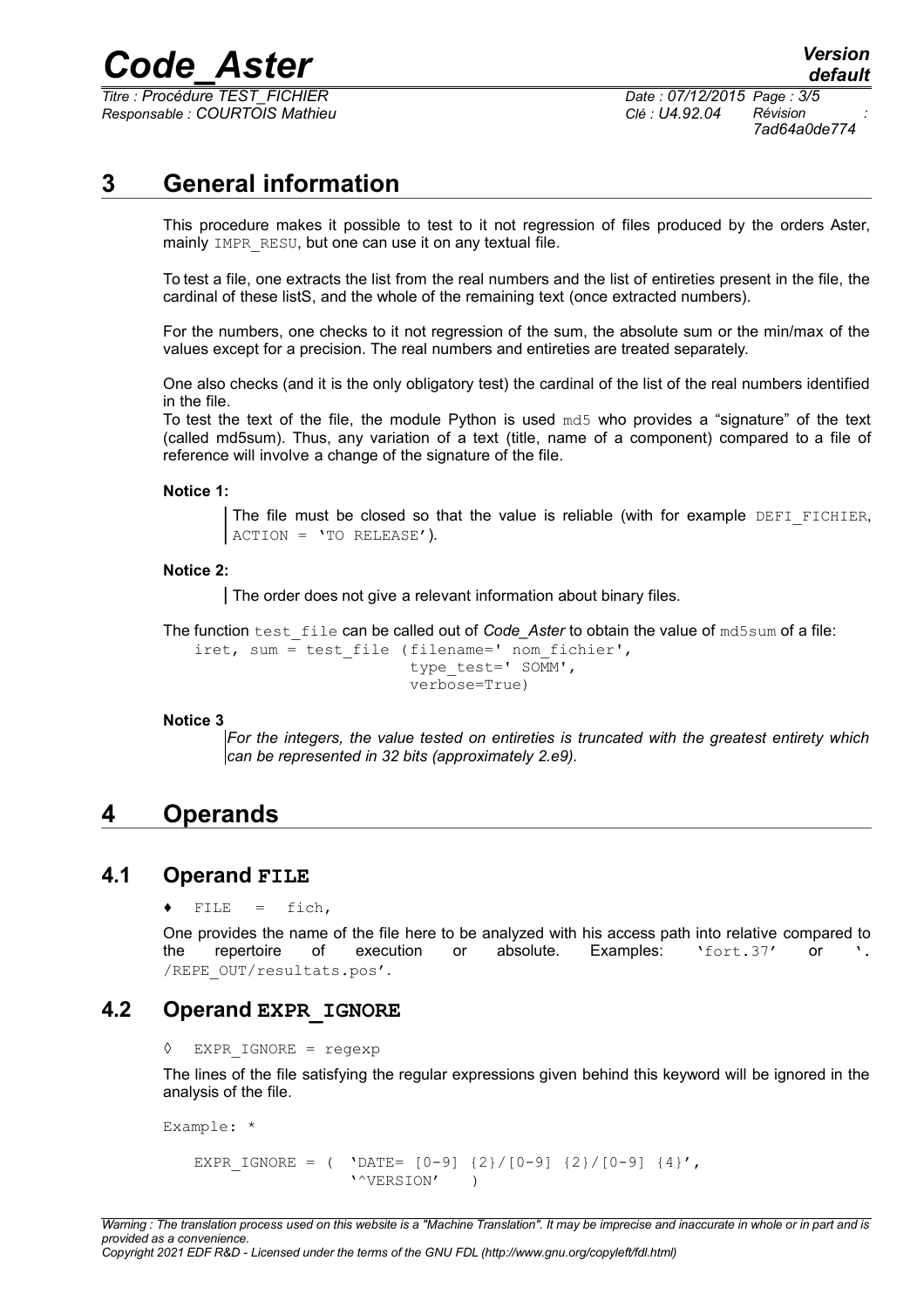*Titre : Procédure TEST\_FICHIER Date : 07/12/2015 Page : 4/5 Responsable : COURTOIS Mathieu Clé : U4.92.04 Révision :*

*7ad64a0de774*

*default*

Here lines containing DATE=jj/mm/aaaa where *j* , *m* , *a* are figures **or** starting with VERSION are ignored.

#### **4.3 Operand TYPE\_TEST**

Type of the test made on the actual values and whole of the file. The possible values are:

- somm : nap of the values
- SOMM ABS : nap of the absolute values
- MAXIMUM : maximum value
- MINIS : minimal value
- MAXI\_ABS : maximum of the absolute values
- MINI\_ABS : minimum of the absolute values

#### **4.4 OperandS NB\_VALE and NB\_VALE\_I**

NB VALE is it many actual values expected in the file. It is the only obligatory test.  $NB$  VALE I is the number of whole values expected in the file.

#### **4.5 Keywords common to the orders TEST\_XXX**

The definition of the values of nonregression and reference, as well as acceptable tolerances, the comparison criterion is detailed in the documentation [u4.92.01] of the order TEST\_RESU.

Specificities of TEST\_FICHIER are:

- complex pas de values,
- pas de test in absolute value (except with TYPE\_TEST),
- VALE\_CALC, VALE\_CALC\_I and VALE\_CALC\_K can be provided together,
- pas de tolerance on the value of the parameter (TOLE\_MACHINE and CRITERION takes only one value).
- VALE CALC provides the value of reference expected for the test on the actual values (the sum or maximum or…).
- VALE CALC I provides the value of reference expected for the test on the whole values (the sum or maximum or…).
- VALE CALC K the signature md5 text of the file provides after the all actual values and whole were withdrawn. To obtain the value on the file of reference, it is enough to launch the order TEST\_FICHIER and to record the displayed value (it is about a continuation of 32 hexadecimal natures).

#### **4.6 Operand INFORMATION**

◊ INFORMATION = inf

Specify the detail of the information printed in the file message. If  $inf=1$ , there is the following summary:

#### (extracted from ssls108a)

```
Name of the file : ./REPE_OUT/DEP12.pos
                  Calculated Reference
 Entireties: 
Many values: 176 176
Somme of the values: 878 878
 Realities: 
Many values: 10375 10375<br>Somme of the values: 1.5553683808e+04 1.5553683808e+04
Somme of the values: 1.5553683808e+04
 Checksum: e5050b2a3517728c4cc0e23af2b16ba5 not_tested
```
If  $inf=2$ , there is the list of the all values recorded in the file, read per block (5897 values real and 118 whole values in the 3rd block of this example):

*Warning : The translation process used on this website is a "Machine Translation". It may be imprecise and inaccurate in whole or in part and is provided as a convenience.*